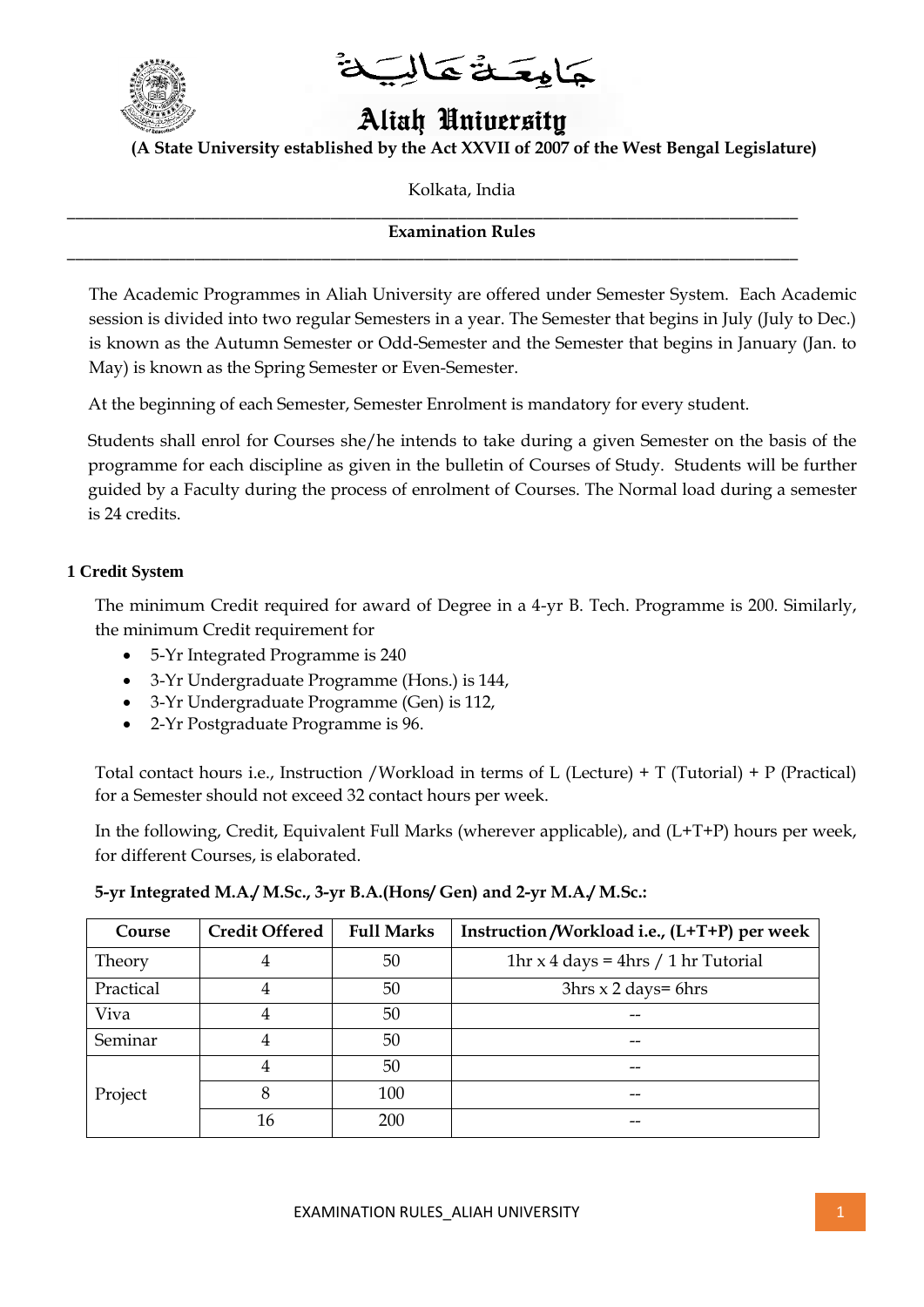## **B. Tech., M. Tech., MCA, MBA:**

| Course    | <b>Credit Offered</b> | Instruction /Workload i.e., (L+T+P) per week |
|-----------|-----------------------|----------------------------------------------|
| Theory    |                       | 1hr $x$ 4 days = 4hrs                        |
| Practical |                       | $3hrs \times 1 day = 3hrs$                   |
| Viva      |                       | $- -$                                        |
| Seminar   |                       | $- -$                                        |
| Project   | 4 or above            | --                                           |

## **2 Distribution of Courses in Each Semester**

Distribution of Courses in each Semester of all Programme is as per the Curriculum prepared by individual departments. Honours Courses, Subsidiary Courses, and Compulsory Courses are indicated for **5-yr Integrated M.A./ M.Sc., and 3-yr B.A.(Hons) Programme.** 

## **3 Attendance Requirement**

The University expects 100% attendance of the students. However, the prescribed attendance 75% in the classes for individual Course has to be strictly adhered to, in case of eligibility to appear in the End-Semester examination. In individual cases, the Dean of concerned faculty (or HOD till the Dean is appointed) has the power of relaxing the prescribed percentage of attendance to the maximum of 15% as may have been prescribed on the ground of following nature on production of documentary proof:

- a. Illness,
- b. Natural Calamities, and
- c. Participations in University sponsored Activities / Extracurricular Activities.

If it is considered necessary to have further relaxation, the matter must be placed before the Academic Council by the Vice-Chancellor for decision.

A student who is debarred from appearing in the End-Semester examination is required to re-enrol for the same Course(s) in subsequent Semesters when it is offered.

## 4 **Examination System**

Semester-wise performance assessment for every Course is done through various modes of examinations. These include Quizzes/Class tests/Home assignments/Group assignments/ Vivavoce, Mid-Semester Examination and End-Semester Examination.

| Subcomponent                | Weight | Duration of<br>Examination | Examination covering the syllabus                                   |
|-----------------------------|--------|----------------------------|---------------------------------------------------------------------|
| Internal Assessment (T.A.)* | 20%    |                            |                                                                     |
| Mid-Semester examination    | 30%    | $1\frac{1}{2}$ hours       | Syllabus covered till last class<br>before Mid-Semester Examination |
| End-Semester examination    | 50%    | $2\frac{1}{2}$ hours       | <b>Full Syllabus</b>                                                |

#### **4.1 Modes of Evaluation for Theory Courses**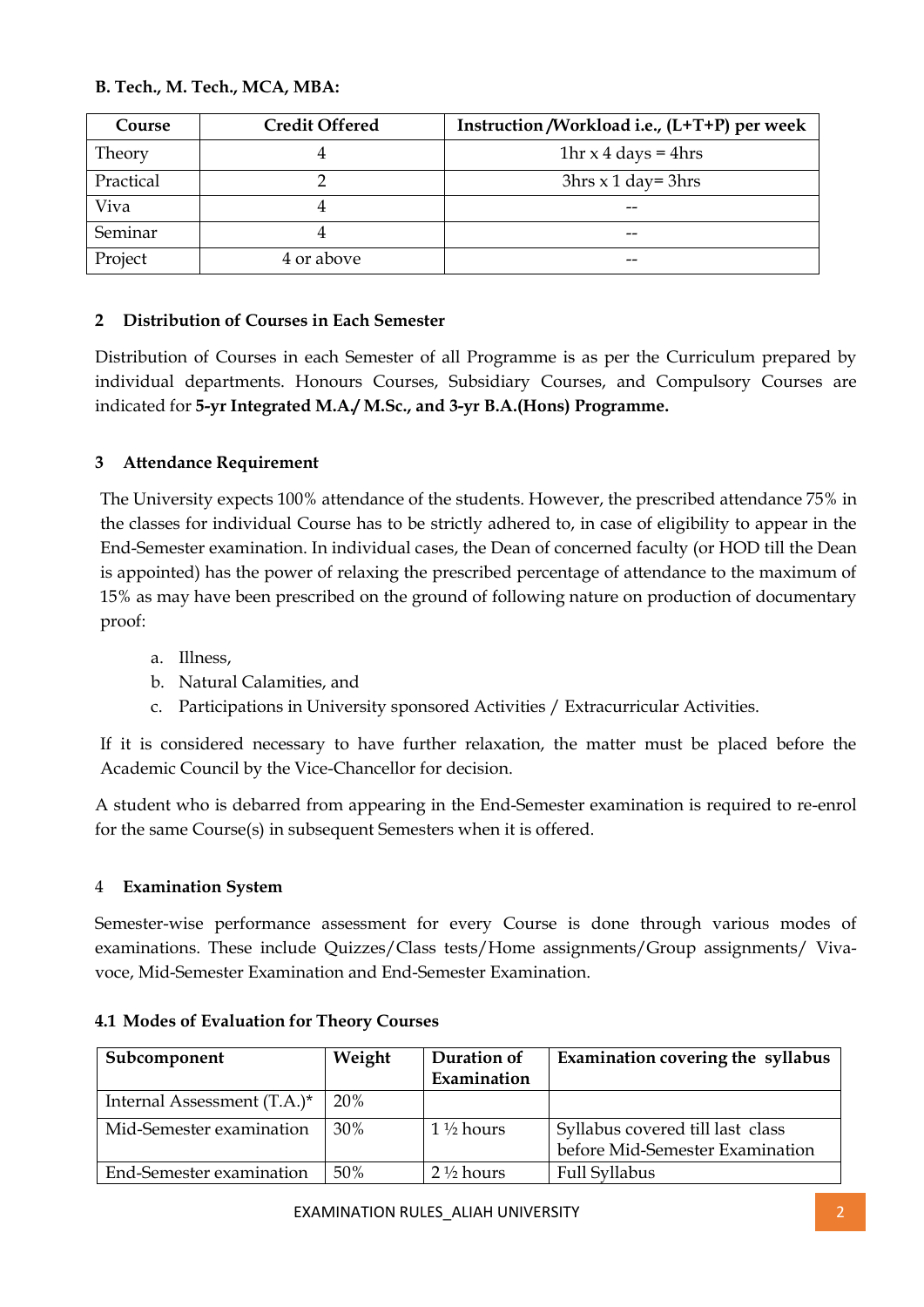\* - Internal assignment (Teacher's Assessment) is based on Quizzes/Assignment/ Surprise Test/ Viva-voce/ Group Discussion which are taken by the concerned faculty time to time during the Semester. Relevant records are preserved by the Dept.

| Subcomponent      | Weight | Remark                                         |
|-------------------|--------|------------------------------------------------|
| Continuous        | 40%    | Student's performance in Practical classes and |
| Assessment (T.A.) |        | Laboratory records                             |
| Viva-voce         | 10%    |                                                |
| Semester-End Test | 50%    | To be conducted in the last Lab Class of the   |
|                   |        | Semester routine                               |

#### **4.2 Modes of Evaluation for Laboratory Courses**

#### **4.3 Modes of Evaluation for Projects**

Projects need regular interaction, at least once a week, with the Supervisor. Within the date specified in the Academic Calendar, students must submit 4 typed copies of Project Report and defend it in front of a panel of examiners. For Programme like M. Tech. the Panel may also include Examiners from Industries, and/or other institutes/ organizations. The dates for presentations, and details of mode of assessment are decided by the individual Departments.

After successfully defending the Project at the Viva-voce examination; the original copy of the Project Report is to be submitted to the Supervisor and to the Library.

## *4.4* **Modes of Evaluation for Seminars**

Seminars are evaluated based on a written Report, and an oral presentation before a panel of examiners.

#### *4.5* **Modes of Evaluation for Grand Viva**

Grand Viva is conducted by a panel of examiners in presence of external examiners and Grades are awarded based on the performance in the Grand Viva.

## **4.6 Disclosing of Evaluated Answer script to students**

As a process of learning and for the benefit of the students, the Answer scripts of all Class tests, Assignments, Mid-Semester examinations, End-Semester examinations etc., after correction, would be shown to the students.

## **5 Grading System (in 10-point scale)**

The Letter Grades with their numeric values, i.e., Grade Points and Equivalent Percentages of Marks are given below: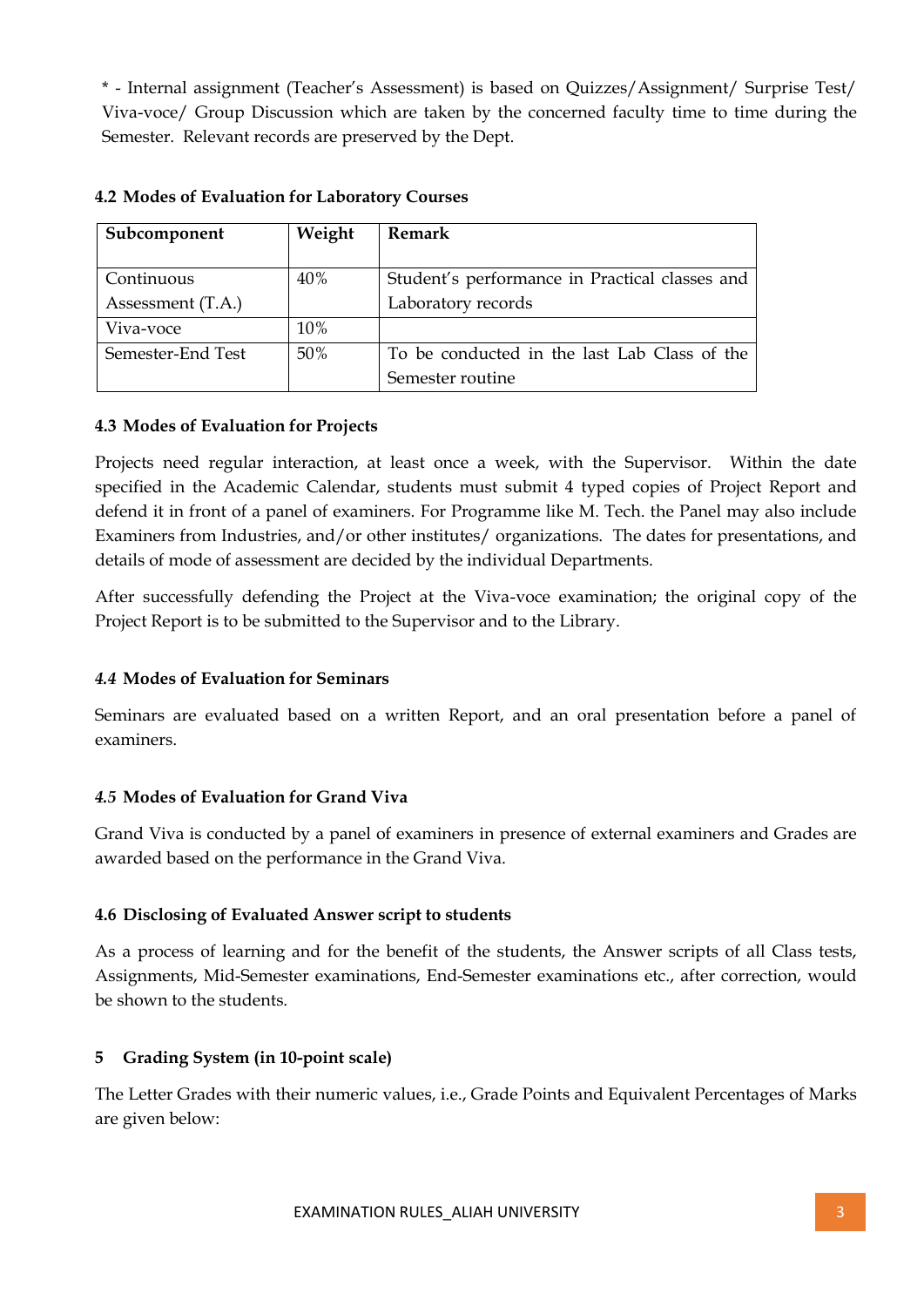| Classification   | <b>Letter Grade</b> | <b>Numeric Value</b> | Percentage |
|------------------|---------------------|----------------------|------------|
| Outstanding      | ()                  | 10                   | 95-100     |
| Excellent        | Ex                  | 9.5                  | 85-94      |
| <b>Very Good</b> | $A+$                | 8.5                  | 75-84      |
| Good             | A                   | 7.5                  | 65-74      |
| Fair             | $B+$                | 6.5                  | 55-64      |
| Average          | B                   | 5.5                  | 45-54      |
| <b>Qualified</b> | $\subset$           | 4.5                  | 35-44      |
| Fail             | F                   | 0                    | $35$       |

## **Qualifying Marks:**

#### **(a) Up to Academic Session 2013-14**

Qualifying Marks were 35% for Theory and 50% for Lab Courses. Grade Cards and Certificates have been issued accordingly to pass-out students

#### **(b) From Academic Session 2014-15**

For all Courses (Theory, Lab, Seminar, Project/ Dissertation, etc.) offered under all Academic Programmes of the University, the Qualifying Marks is 35%.However, the Qualifying Marks

- i. For LL.M. Programme, is 50% for all Courses offered, whether it is Theory (Core and Compulsory) or Dissertation.
- ii. For B.ED. Programme, is 40% for all Courses offered, whether it is Theory, Practicum or others.

#### **Note:**

- i. CGPA of 5.0 is the requirement to obtain B.Tech./M.Tech./BBA-MBA/BCA-MCA Degree,
- ii. 40% Marks in aggregate of Honours Courses is the requirement to obtain Bachelor Degree with Honours.

#### **Compulsory Courses:**

## **(a) Up to Academic Session 2013-14**

Since inception, following Compulsory Courses were offered. As other Courses, performance of students for Compulsory Courses were also taken in to account for calculation of SGPA, CGPA, and 'Percentage of Marks'.

| B. Tech. Programme, and      | 2-Yr Programme           |
|------------------------------|--------------------------|
| 5-Yr Integrated Programme    |                          |
| Elementary Arabic-I          | <b>Elementary Arabic</b> |
| Elementary Arabic-II         | <b>Islamic Studies</b>   |
| Islamic Studies-I            |                          |
| Islamic Studies-II           |                          |
| <b>Environmental Studies</b> |                          |
| <b>Computer Application</b>  |                          |
| Common English               |                          |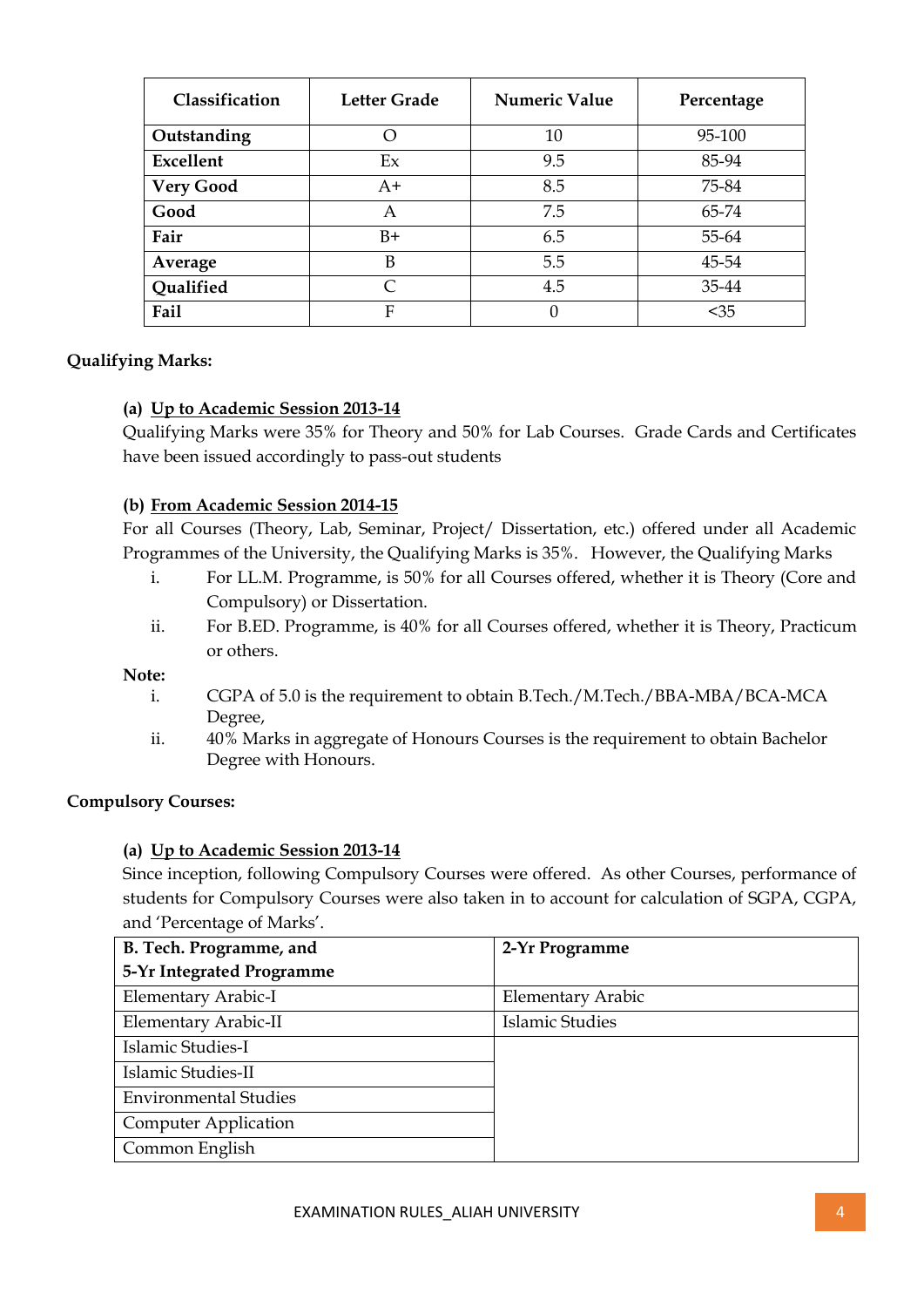## **(b) From Academic Session 2014-15**

After much deliberation regarding Course Structure, a Circular *[Ref. Memo no. AU/REG/0431/15, July 10, 2015]* has been published, in which it is stated that students have to take and pass certain Compulsory Courses as given below to fulfill the requirement of degree.

| B. Tech.               | $3-Yr$        | $2-Yr M.A./$   | 2-Yr M.A.   | $2-Yr M.A.$ in | B.Ed.     |
|------------------------|---------------|----------------|-------------|----------------|-----------|
| Programme,             | Programme     | $M.Sc$ .       | in Arabic   | Theology       | Programme |
| and                    |               | LL.M.          |             |                |           |
| 5-Yr Integrated        |               |                |             |                |           |
| Programme              |               |                |             |                |           |
| Elementary             | Common        | Elementary     | Computer    | Communicative  | (NIL)     |
| Arabic &               | English       | Arabic         | Application | English &      |           |
| <b>Islamic Studies</b> |               |                |             | Arabic         |           |
| Common                 | Common        | Islamic        |             |                |           |
| English                | Bengali       | <b>Studies</b> |             |                |           |
|                        |               | (not offered   |             |                |           |
|                        |               | under LL.M.    |             |                |           |
|                        |               | Programme)     |             |                |           |
| Environmental          | Environmental |                |             |                |           |
| <b>Studies</b>         | Studies       |                |             |                |           |
| Presentation           | <b>Basic</b>  |                |             |                |           |
| Skill/                 | Knowledge in  |                |             |                |           |
| <b>Basic</b>           | Computer      |                |             |                |           |
| Knowledge in           | Application   |                |             |                |           |
| Computer               |               |                |             |                |           |
| Application            |               |                |             |                |           |

However, performance of the Compulsory Courses will not be included for calculation of SGPA, CGPA, Percentage of Marks of the Programme from session 2014-15 onwards. As per above Circular, Qualifying Marks for 'Elementary Arabic & Islamic Studies' was enhanced to 45% from 2014-15 Session.

## **Note:**

- i. For LL.M. Programme, performance of 'Elementary Arabic' is excluded from calculation of SGPA, CGPA, and Percentage of Marks from very first batch of LL.M. i.e., from 2013- 14 Session,
- ii. From 2015-16 Session, Qualifying Marks of 'Elementary Arabic & Islamic Studies' is 35% and no inclusion of performance in calculation of SGPA, CGPA, and 'Percentage of Marks'.

## **5.1 'AX' and 'I' Grade**

The Grade 'AX' in a Course is declared two weeks before End-Semester examination if a student has

- a. poor attendance record in the Lecture/Tutorial classes, and/or
- b. missed all Tests, Assignment submissions, and Mid-Semester examinations), etc.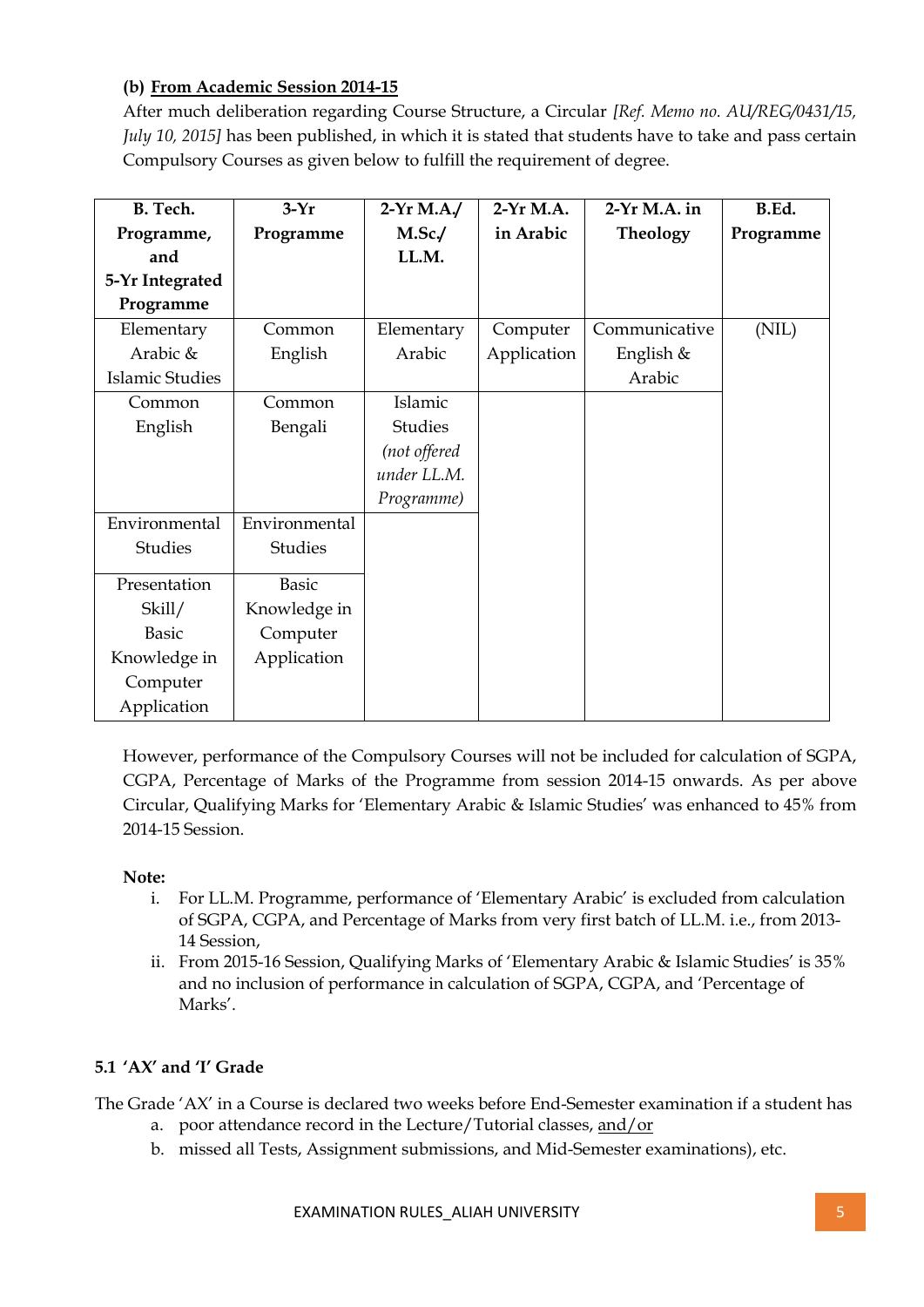A student with 'AX' Grade in a given Course is not permitted to take the End-Semester examination in that Course and requires re-enrolment for the Course.

'I' Grade is awarded in a Lecture/Laboratory Course if a student has satisfactory performance in Semester and has fulfilled the 75% attendance requirement, but has not appeared for the End-Semester examination due to valid reasons such as serious illness/accident of the student or the family members. Such students have to appear in Supplementary examination to be held in corresponding Summer Term. The Grades obtained in the Supplementary examination by the students of such category will not be downgraded to the next lower Grade for the calculation of SGPA and CGPA.

Such student must submit the application through concerned HOD for consideration to get 'I' Grade before completion of the corresponding End-Semester examination.

In any case the 'I' Grade will not be continued beyond the commencement of the subsequent Semester.

## **5.2 Change of Grade**

Once Grades are published, changes if any will be allowed in case of totalling and tabulation errors only. There will be a specified time as mentioned in the Academic Calendar to submit the revised Grades by concerned faculty through the Head of the Department.

#### **6 Supplementary Examination**

A Student is eligible to appear in Supplementary Examination only in failed Courses. Students who could not appear in End-Semester Examination due to genuine reason can appear in Supplementary Examination.

Students whose Answer Script of End-Semester Examination was cancelled due to unfair means in the examination are also allowed to appear at Supplementary Examination.

#### **Note:**

- i. Supplementary Examination equivalent to the End-Semester examination is conducted at the end of each Semester for FINAL YEAR [7th & 8th Semester for B. Tech., 9th & 10th Semester for Int. M.A./ M.Sc., 5<sup>th</sup> & 6<sup>th</sup> Semester for 3-Yr Programme, 3<sup>rd</sup> & 4<sup>th</sup> Semester for 2-Yr Programme] students only within 30 days. The students of 3rd year [5<sup>th</sup> & 6<sup>th</sup> Semester] of 5-yr Integrated Programme are also eligible for Supplementary Examination.
- ii. Students of other than final year need to appear in the Mid-Semester Examination, and End-Semester Examination of the failed Course in the corresponding Semester. [For example, if a student *failed or was unable to appear* in CE 101 Mechanics in Autumn (Odd) Semester 2014, then s/he has to appear in the Mid-Semester Examination, and End-Semester Examination of CE 101 Mechanics in Autumn Semester in the following next year.]

Explanation: Marks obtained in the previous Mid-Semester Examination of failed Course is not taken in to account. However, T.A. is carried forward.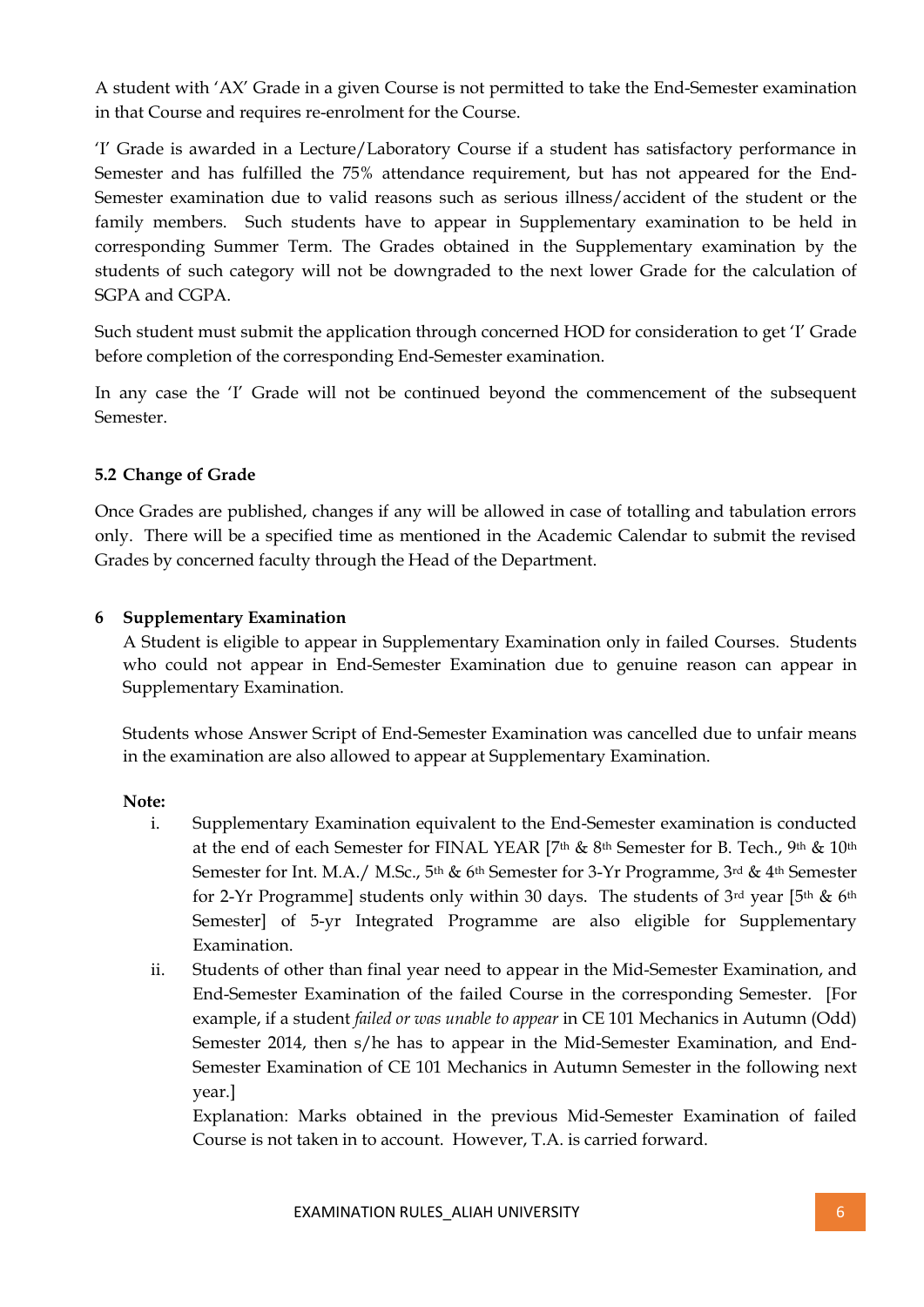iii. Separate Supplementary Grade Card is issued for Courses appeared in Supplementary Examination.

Intending students must submit their application in prescribed format, countersigned by the Teacher(s) of the Course(s) or the Head of the Department concerned, along with the necessary fees to the Controller of Examinations within the date as announced.

## **7 Semester Grade Point Average (SGPA)**

The performance of a student in a Semester is indicated by a number called Semester Grade Point Average (SGPA). The SGPA is the weighted average of the Grade Points obtained in all the Courses except the Compulsory Courses as mentioned in Clause no. 5 enrolled by the student during the Semester. For example, if a student passes five Courses (Theory/Lab/Project/Seminar etc.) in a Semester with credits  $c_1$ ,  $c_2$ ,  $c_3$ ,  $c_4$  and  $c_5$  and his/her Grade Points in those Courses are  $g_1$ ,  $g_2$ ,  $g_3$ ,  $g_4$ and g<sup>5</sup> respectively, then his/her SGPA is calculated as:

> $c_1*g_1+c_2*g_2+c_3*g_3+c_4*g_4+c_5*g_5$ SGPA=  $C_1$ +  $C_2$ +  $C_3$ + $C_4$ +  $C_5$

The SGPA is calculated to two decimal places (rounded). The Courses which do not form the minimum requirement of the Degrees will not be considered for calculation of the SGPA. Such additional courses, termed as Audit Courses, if undertaken, the Grades earned by the student will be shown separately as 'AU' Courses.

It is calculated every Semester to two-decimal places (rounded) and is indicated in Semester Grade Card/ Consolidated Grade Card.

## **8 Cumulative Grade Point Average (CGPA)**

An up to date assessment of the overall performance of a student from the time s/he entered the University is obtained by calculating a number called Cumulative Grade Point Average (CGPA), in a manner similar to the calculation of SGPA. CGPA considers all the Courses enrolled since s/he entered the University except the Compulsory Courses as mentioned in Clause no. 5

It is calculated every Semester to two-decimal places (rounded) and is indicated in Semester Grade Card/ Consolidated Grade Card.

When a student gets the Grade 'I' or 'AX' for any Course during a Semester, the SGPA for that Semester and the CGPA at the end of that Semester will be tentatively calculated ignoring 'I' and 'AX' graded Course(s).

Whenever a student pass a Course by Supplementary Examination in any Semester, the earlier Grade(s) obtained by him/her in the Course is ignored and is replaced by the Grade obtained in the Supplementary Examination. After conversion of 'I' and 'AX' Grade(s) to appropriate Grade(s), the SGPA and CGPA for that Semester is finally recalculated after taking the converted Grade(s) into account.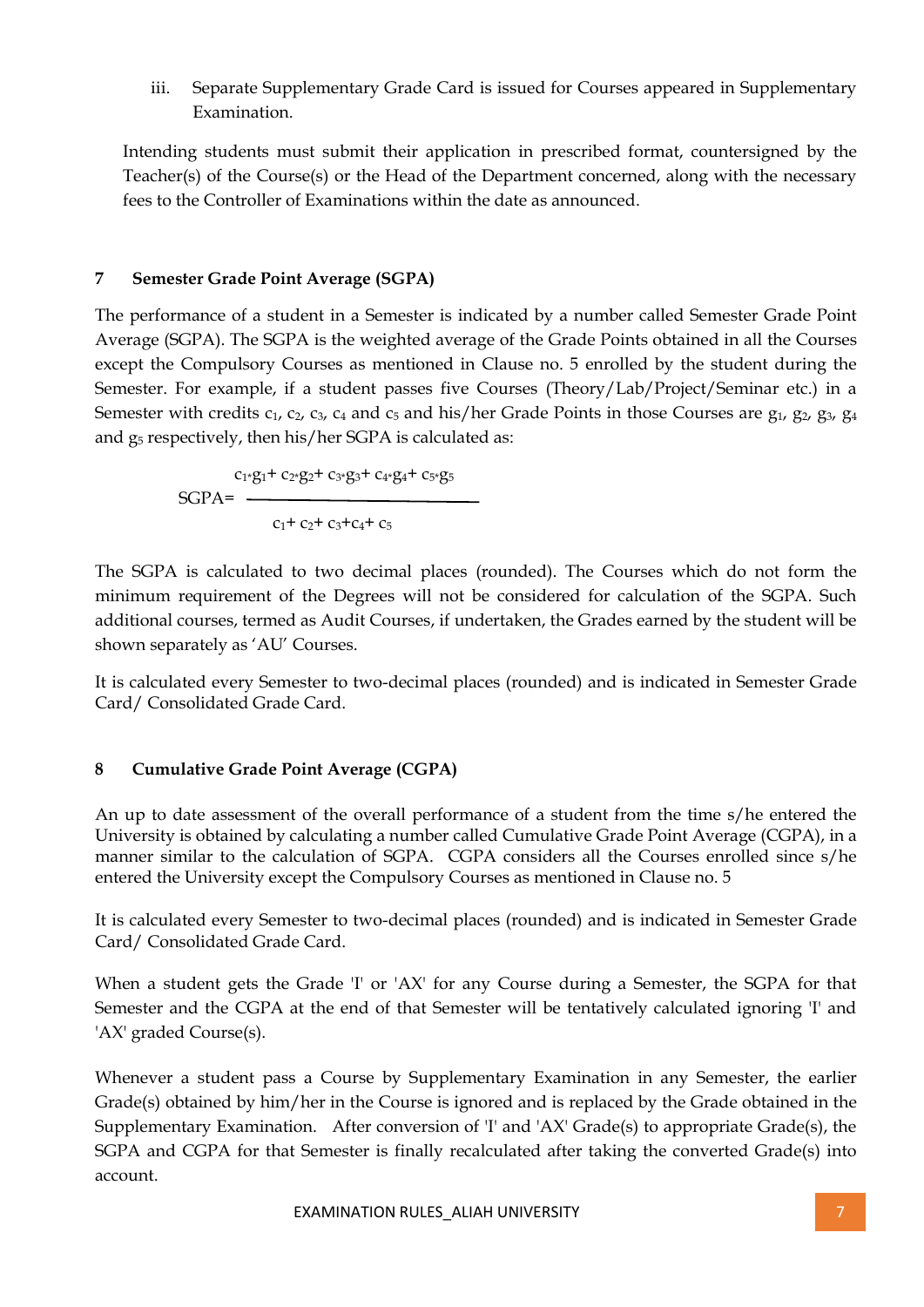#### **9 Calculation of Percentage of Marks**

## **B.A., B.Sc., M.A., M.Sc., LL.M. B. Ed.:**

The Percentage of Marks obtained in a Semester is calculated as follows:

Total Marks obtained in a Semester Percentage of Marks= Total Full Marks offered in a Semester

The Percentage of Marks obtained in all Semesters of a Programme is calculated up to one decimal (rounded) in the same manner. Compulsory Courses as mentioned in Clause no. 5 is excluded in the above calculation.

## **B. Tech., M. Tech., MCA, MBA:**

The Percentage of Marks obtained in a Semester is calculated as follows:

 $\sum c_i m_i$ Percentage of Marks=  $\sum c_i$ 

Where,

c = Credit offered in each Course m = Percentage of Marks obtained in each Course  $i = 1$  to n (n= no. of Courses offered in a Semester)

The Percentage of Marks obtained in all Semesters of a Programme is calculated up to one decimal (rounded) in the same manner. Compulsory Courses as mentioned in Clause no. 5 is excluded in the above calculation.

The Percentage of Marks obtained in a Semester is indicated in the Semester Grade Card. In the Consolidated Grade Card, the Percentage of Marks is mentioned as per format.

## **10 Semester Grade Card**

At the end of each Semester the Semester Grade Card, which reflects the performance of the student in that Semester, is prepared keeping in the view of the following points.

- **i. For B.A., B.Sc., M.A., M.Sc., LL.M., B.Ed. Programmes,** in the Grade Card, FM (Full Marks), MO (Marks Obtained), Credit, Grade against each Course is shown in a tabular form. SGPA, CGPA, and 'Percentage of Marks' in the Semester is shown below the Table.
- ii. **For B. Tech., M. Tech., MCA, MBA Programmes,** in the Grade Card, Credit, Grade, and 'Percentage of Marks' obtained against each Course is shown in a tabular form. SGPA, CGPA, and 'Percentage of Marks' in the Semester is also shown below the Table.
- iii. The performances of a student in Compulsory Courses as mentioned in Clause no. 5 are excluded.
- iv. For students who was awarded with 'I' &/or 'F' Grades in any Course(s), Grade Card is prepared once the Supplementary Examination(s) is/are over.
- v. System of evaluation is mentioned in the overleaf.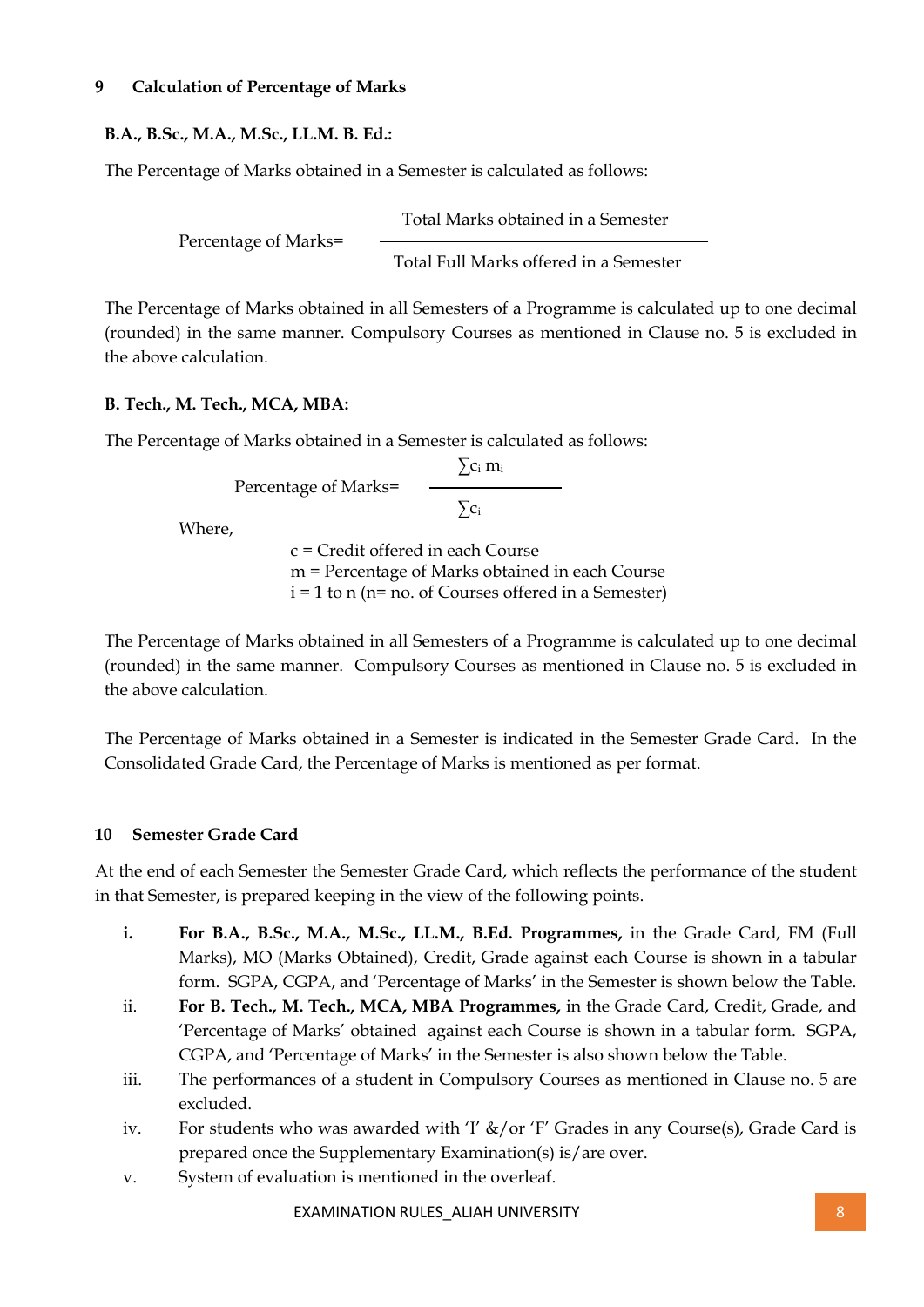## **11 Consolidated Grade Card**

On successful completion of the programme, students are given Consolidated Grade Card stating the performance of all Courses taken from First Semester to Last Semester in the approved format. Compulsory Courses are mentioned but performances are excluded from calculation of CGPA, SGPA, and 'Percentage of Marks' as mentioned in Clause no. 5.

Students pursuing **5-year Integrated Programme** are given the Consolidated Statement of Grade and Marks obtained in first **SIX** Semesters leading to the award of Bachelor degree with Honours. The 'Percentage of Marks' obtained in Honours is mentioned taking into account only the performances of the earmarked Honours Courses as intimated by departments. However, the CGPA reflects the performance of all Courses taken from First Semester to Sixth Semester as mentioned above under Clause no. 10.

Such students are to receive another Consolidated Grade Card after completion of remaining **FOUR** Semesters mentioning the Specialization Courses, if any.

So, for 5-Yr Integrated students, two Consolidated Grade Cards are issued:

- After first SIX semesters leading to the award of [Bachelor's Degree](meeting_11.3.14/format_5-yr%20Integrated%20Consolidated%20Grade%20Card.pdf)
- After completion of the Programme i.e., all TEN semesters leading to the Master Degree under [5-](meeting_11.3.14/final%20formats/consolidated_5yrMAMSc.pdf) [Yr Integrated Programme.](meeting_11.3.14/final%20formats/consolidated_5yrMAMSc.pdf)

System of evaluation is mentioned in the overleaf of the Consolidated Grade Card.

#### **12 Transcript**

Transcript is the **Consolidated Statement of the Academic Performance** of a student for all the Semesters since joining the Programme and is given to a student on application with requisite fee after successful completion of the programme.

For those students who took multiple attempts to clear a Course, the Transcript only contains earned pass Grade; the Course, however, is shown in the Semester in which the student has finally cleared the Course. The Transcript shows the overall CGPA, 'Percentage of Marks' etc. as in the format of Consolidated Grade Card based on all the Courses taken by the student. Additional Courses, if any, are shown separately.

Additional copies of the Transcript can be obtained if needed, on request and upon payment of applicable fee.

Students who are yet to complete the Programme can obtain an Interim Transcript, if needed, on request and upon payment of applicable fee.

## **13 Certificate**

On successful completion of the programme, the students are given Degree Certificate. The Certificate do not mention any Class whatsoever; only the CGPA is given. CGPA of 6.5 or above may be considered as a First Class.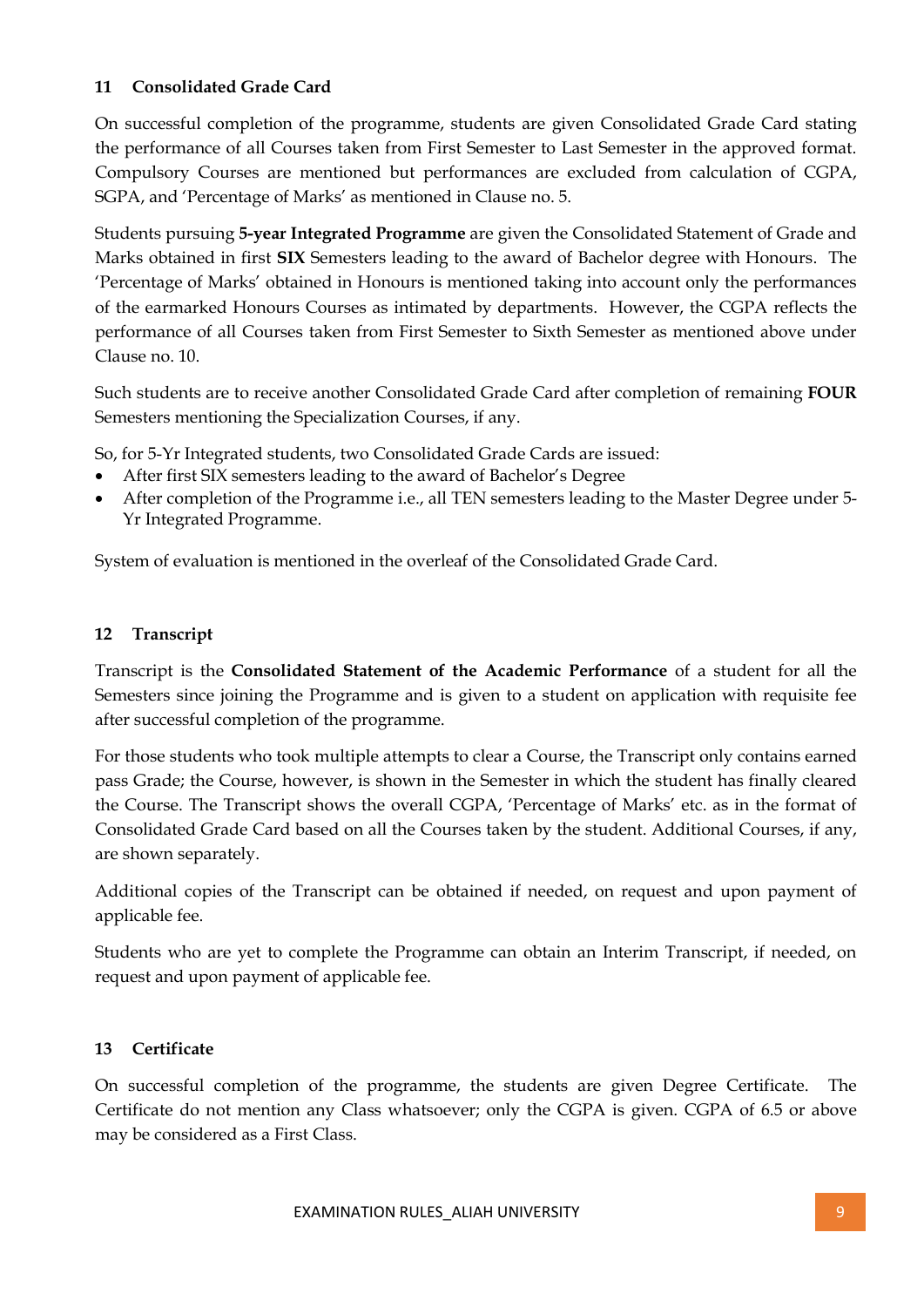The Degree Certificate indicates the relevant Branch, and Specialization, if any, in the Engineering or Science/Humanities discipline in which the student has graduated. For example: Bachelor of Technology in Civil Engineering, Master of Science in Chemistry, or Bachelor of Technology in Electrical Engineering, and Master of Technology in Electrical Engineering with Specialization in Microelectronics.

Provisional Certificate may also be issued, on application, to the concerned student by the Controller of Examinations.

## **14 Guidelines for issuance of Grade Card/ Transcript/ Certificate etc.**

The guidelines for issuance of **Grade Card**, Transcripts, and Certificates etc. are mentioned in the Appendix-1.

## **15 Promotion to next Year**

From Academic Session 2015-16 onwards:

- i. Students who clear two-third of total Credits taken in a year are promoted,
- ii. Students failed in any Lab Course are not promoted to next Semester/ Year, as the case may be,
- iii. For promotion to third year class, all first year Courses must be cleared.

For students admitted in Academic Session 2014-15:

- i. Students failed in any Lab Course are not promoted to next Semester/ Year, as the case may be (w. e. f. January 1, 2016),
- ii. Students with not more than Six (06) failed Course are promoted to next year class.

For students admitted in Academic Session 2013-14 or before:

- i. Students failed in any Lab Course are not promoted to next Semester/ Year, as the case may be (w. e. f. January 1, 2016),
- ii. Students with not more than Eight (08) failed Course are promoted to next year class.

#### **16 Maximum duration for a Programme**

A student in any Degree Programme must complete the prescribed Course work as mentioned below:

| Programme                   | <b>Maximum duration</b> |
|-----------------------------|-------------------------|
| 5-year Integrated Programme | <b>SEVEN</b> years      |
| 4-year B. Tech. Programme   | SIX years               |
| 3-year Programme            | FIVE years              |
| 2-year Programme            | <b>FOUR</b> years       |

In special cases the Academic Council may, on recommendation of the Departmental Committee, further extend the total time limit for completion of all the requirements of the Programme.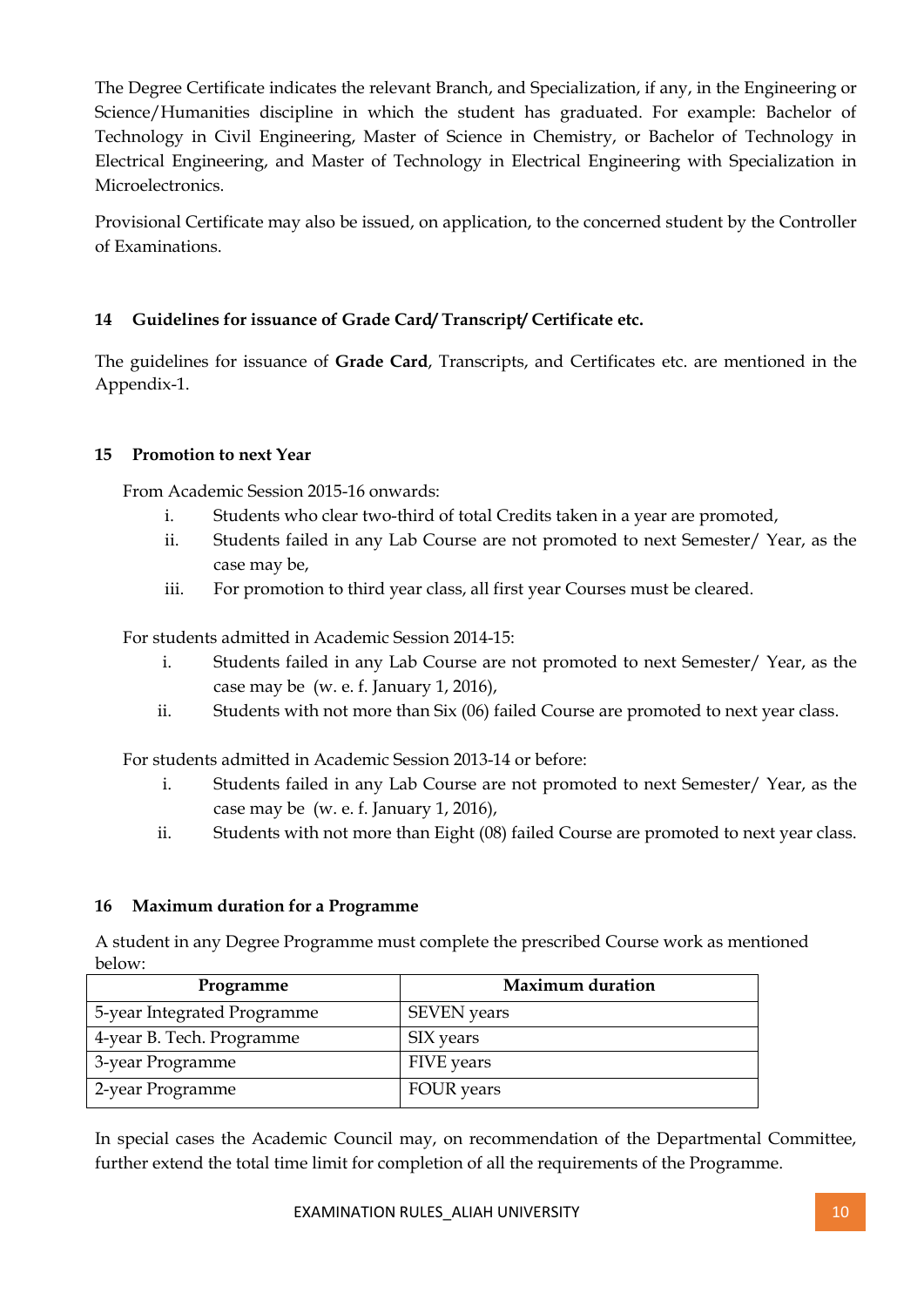## **17 Exit Policy for 5-yr Integrated Programme**

## **UGC Guideline**

As per UGC Specification of Degrees [published in The Gazette of India, July, 5, 2014],

- *a) The Integrated/ Dual Degree Programmes must not dilute the standards as prescribed under the Regulations made by the UGC and other Statutory authorities concerned in terms of syllabi, programme duration and examination requirements.*
- *b) If the Integrated/ Dual Degree Programmes intend to offer two separate degrees with an option for interim exit or lateral entry, the duration of the Integrated/ Dual Degree Programme must not be*  less than the sum total of the prescribed duration of the two degrees that are being combined in the *Integrated/ Dual Degree Programme. Provided that all such programmes would carry the nomenclature of "Integrated/ Dual Degree (name of the first degree) – (name of the final degree)". Provided further that both the degrees awarded under the Integrated/ Dual Degree Programme shall be individually and separately recognized as equivalent to corresponding degrees and not as one single integrated degree.*
- *c) If the Integrated Programme intends to offer a single degree without permission to exit and lateral entry, the programme duration may be relaxed by not more than 20% of the sum total of prescribed duration of the two degrees that are being combined to make the single Integrate degree.*

## **In view of the above UGC Specification mentioned under (b):**

- **i. Students admitted in 2015-16 in 5-Year Integrated Programmes will be issued Degrees,**
- **ii. 5-Year Integrated Programmes running since inception, students will be provided two separate Consolidated Grade Cards & Certificates.**

## **18 Background of students pursuing 2-yr Masters Programme in Geography**

2-Yr Masters Programme in Geography has been offered to students of both Arts (B.A.) and Science (B.Sc.) background from session 2013-14 onwards. It is to be noted that students of Arts (B.A.) will be awarded the degree of Master of Arts (M.A.) whereas the students of Science (B.Sc.) will receive Master of Science (M.Sc.).

## **19 Award of Degree**

On successful completion of the prescribed requirements for a particular Programme the required Degree will be conferred on a student in an **Annual Convocation** of the University.

For conferment of Degree, a student has to fulfil the following requirements:

- a. The student should have taken and passed all the Courses prescribed for the Degree under the general institutional and departmental requirements.
- b. The student should have satisfactorily fulfilled other academic requirements like Field work, Seminar and Projects, as specified for the discipline.
- c. The student should have paid all the University dues.
- d. The student should have no case of indiscipline pending against him/her.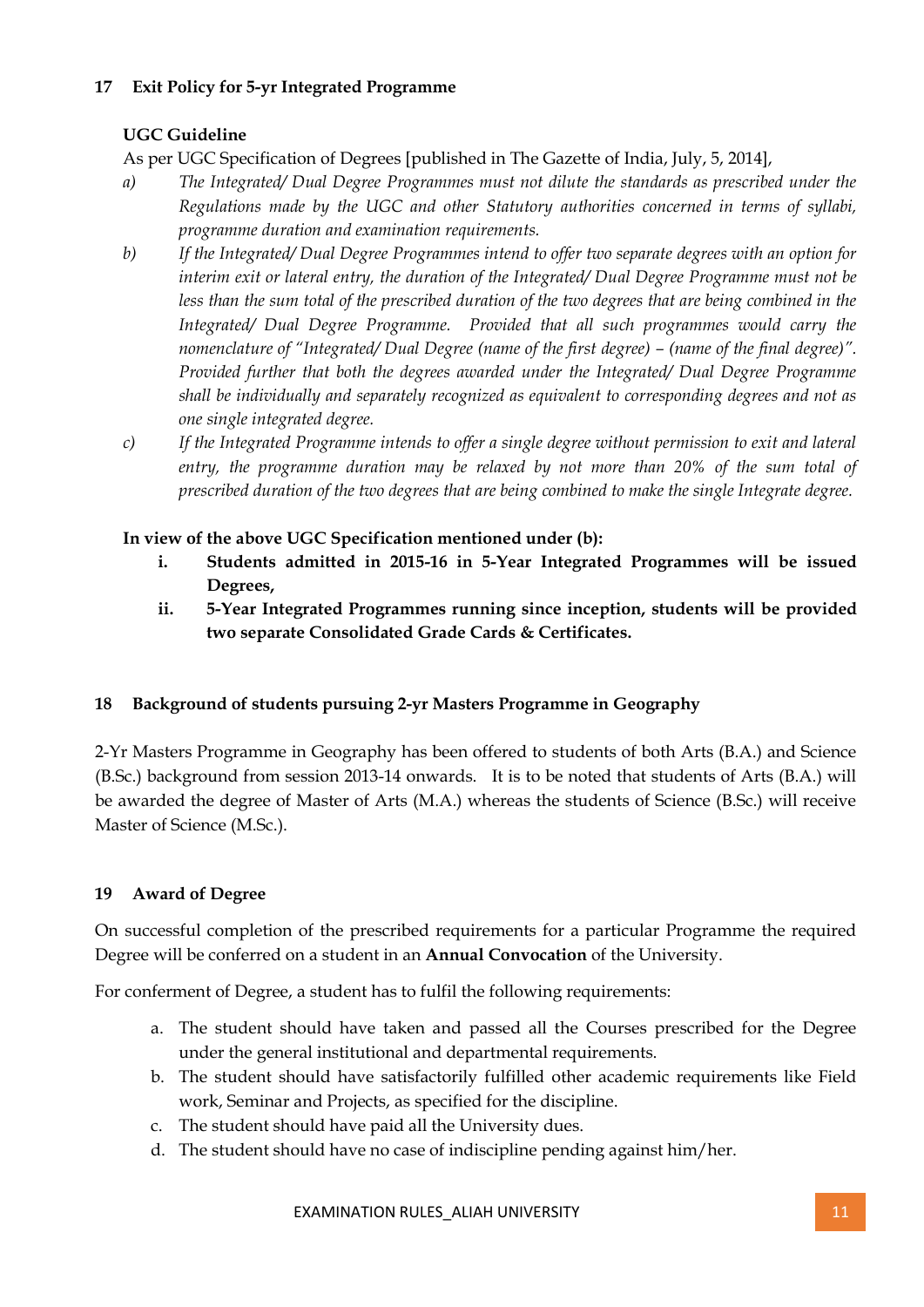#### **20 Examination Management**

## **18.1 Examination Routine**

In the Academic Calendar, the slots for Mid-Semester Examination, End-Semester Examinations, and Supplementary Examinations are already there. The detailed Routine for both Mid-Semester, and End-Semester are published well before the Examinations.

#### **18.2 Seat Plan**

The Seat Plan for Mid-Semester Examinations, End-Semester Examinations, and Supplementary Examinations are published. Students are advised to strictly follow the Seat Plan.

#### **18.3 Absence in Examinations:**

No compensatory examinations is conducted for students who could not appear in the **Mid-Semester examination** due to any reason.

If a student fails to appear in the **End-Semester examination** and not eligible for 'I' Grade he/she is assigned an 'F' Grade in the Course and is not permitted to enrol in the Summer Term or to appear at the Supplementary examination for the Course.

#### **18.4 Stay-out or Walk-out from Examinations**

Students are expected to appear at the examination as per schedule notified, and any grievance with respect to question paper or any other matter related to the examination be discussed with the Head/ Head (Off.) of the Department after the examination and submit their representation with signature of all those students who have something to say regarding the examination question paper difficulties. Any kind of disturbance or staging WALK-OUT shall be considered as a serious act of indiscipline.

#### **18.5 Malpractice**

Students are supposed to follow strictly the instructions during Examinations as mentioned in Appendix-2.

Malpractices during Examinations are severely dealt with. In case of malpractice during any of the Internal Assessment valuations like Assignments, Quizzes, Tests, and Examinations, the Instructor/Teacher can award an 'AX' grade in the Course immediately on occurrence and report the matter to the Departmental Committee. If the Committee finds that the offence is serious enough, the matter may further be referred to the Disciplinary Action Committee.

If any student is found involved in malpractice and unfair-means practice at Mid Semester or End Semester Examination then

- **i.** His/ her paper gets automatically cancelled.
- **ii.** The Invigilator is required to submit a detailed report to the Controller of Examinations regarding nature of malpractice and/ or Unfair-means adopted by the student with relevant evidence (if any).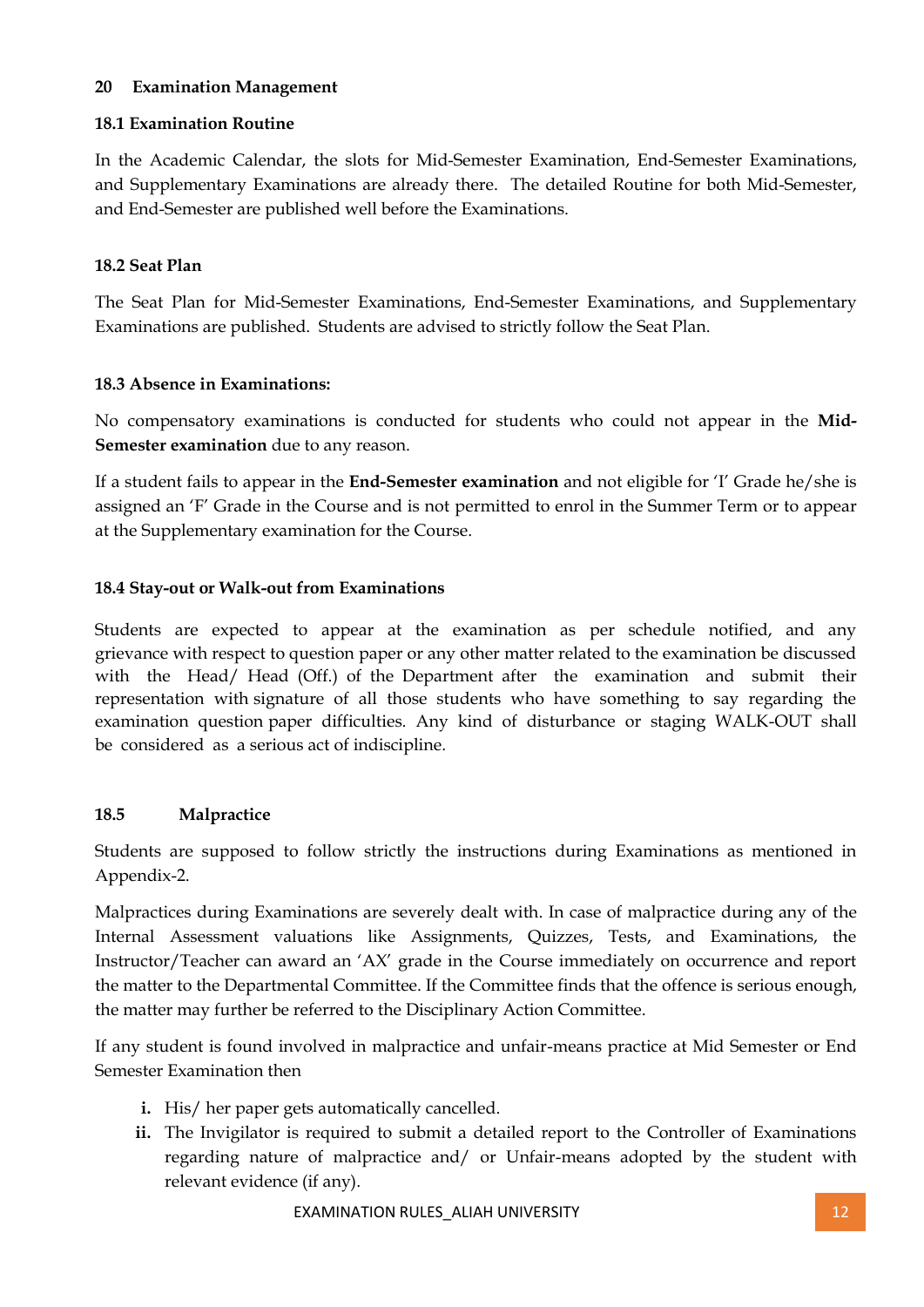- **iii.** The student is debarred from appearing at the examination in which he/she has been reported and legal action may also be taken as per rules.
- **iv.** The answer sheet with a copy of report is required to be sealed in separate envelope.
- **v.** The details of category and punishment in different case of malpractice and Unfair-means cases are placed in the Appendix-3.

## **Appendix-1: Guidelines for issuance of Grade Card/ Transcript/ Certificate etc.**

The following are the guidelines for issuance of **Grade Card**, Transcripts, and Certificates etc.

- i. No student record shall be shown or given to a third party without written consent of the student. The Institute may have discretionary exceptions to this.
- ii. None of the above documents shall be issued against request made through third parties, i.e. representatives, friends or relatives, agencies etc.
- iii. In exceptional cases above document(s) may be issued on the request of a third party meeting the following conditions:
	- a. The party must carry a power of attorney/ letter of authority with photograph of the person who has been authorized and attested by the student.
	- b. The third party must produce affidavit from competent authority to the effect that he/ she assumes full responsibility for any disputes arising from the possibility that the office is misled in sending above document(s) to persons who have no legal claims over the document.
	- c. The third party will be required to put his/ her thumb impression on the said affidavit.
	- d. The third party will not demand that the above document(s) be given to him/ her.
- iv. Degree and other certificate issued by the office shall be delivered to the student or shall be sent by registered/ speed post to his/ her permanent address only.
- v. Upon the request of the students, the office issues the letter of attendance and other certificates. For all such certificates there is a service charge fixed and is required to be deposited in institution.
- vi. The Duplicate Transcript / Grade Card will be issued on payment of extra charge fixed by the competent authority.
- vii. Request for issue of Duplicate copy of any document such as Degree, Migration, certificate and Provisional Degree must carry Affidavit and Fee fixed for it.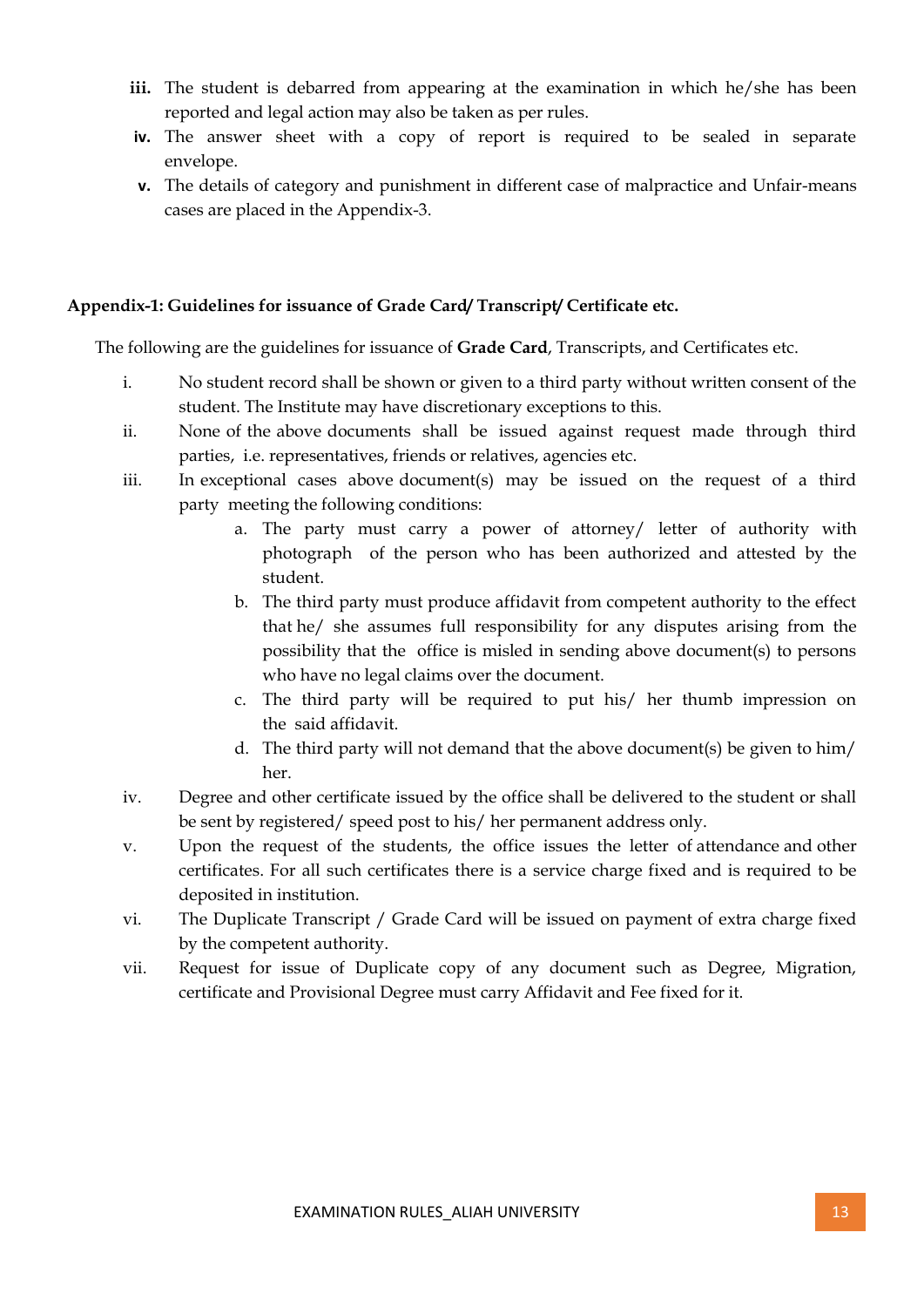#### **Appendix-2: Instructions to Students during Examinations**

- 1. Students should occupy their seats in the examination halls at least ten minutes before the start of the examination. **Make sure that you are in the correct examination hall and at the correct seat.** Otherwise the student will be marked absent.
- 2. Students must carry his/her **identity card** for every examination they attend.
- 3. Any electronic gadget including **cell phone, pager, laptop computer** and **programmable calculator,** are **not** allowed inside the examination hall. Use of cell phone as calculator or clock is not allowed in the examination hall. **All such electronic gadgets found inside the examination hall will be seized by the invigilators and handed over to the Examinations Section. In the process, if any damage or loss occurs to the seized electronic gadgets, the institute authority will not be responsible for the same.** Use of non-programmable (scientific) calculators is generally allowed unless announced specifically not to be used.
- 4. Students must carry pens, pencils, erasers, rulers, and whenever appropriate, nonprogrammable calculators and drawing instruments to the examination hall. Only pens with blue/black/blue-black color ink should be used for writing unless the question paper given other instructions. Any other materials, such as books, notes, bags brought for the examination, must be placed near the black board of the hall at their own risk before occupying assigned seat.
- 5. Students will not be allowed to enter the examination hall after 30 minutes of the commencement of the examination.
- 6. Students however can leave exam halls after expiry of 60 minutes from the commencement of the examination handing over the used answer-scripts to the invigilator.
- 7. During the examination, possession of unauthorized materials, exchange of materials, improper use of materials, misconduct, cheating, adopting of unfair means, impersonation and unauthorized removal of material from examination halls or ignoring instructions given by invigilators will automatically lead to disciplinary action against the students involved.
- 8. Details required on the front cover of answer booklets must be completed. Roll Number should be written at the prescribed places on the answer booklet and all additional (Loose) sheets.
- 9. Answers should be written on both sides of a page. Rough working may be done in any page of the answer booklet or in an additional (Loose) sheet obtained from the invigilator. Before submission of answer script, the rough work may be crossed out.
- 10. During the examination, students should take permission from the invigilators to temporarily leave the examination hall for attending a nature's call.
- 11. All additional (Loose) sheets including sheets/pages used for rough work must be tied with the answer booklet and handed over to the invigilator at the end of the examination.
- 12. Submission of answer-script to the invigilator at the end of the examination hours is the sole responsibility of the examinee.

## **NOTE: UNREGISTERED, DEBARRED AND TERMINATED STUDENTS ARE NOT ALLOWED TO APPEAR IN EXAMINATIONS.**